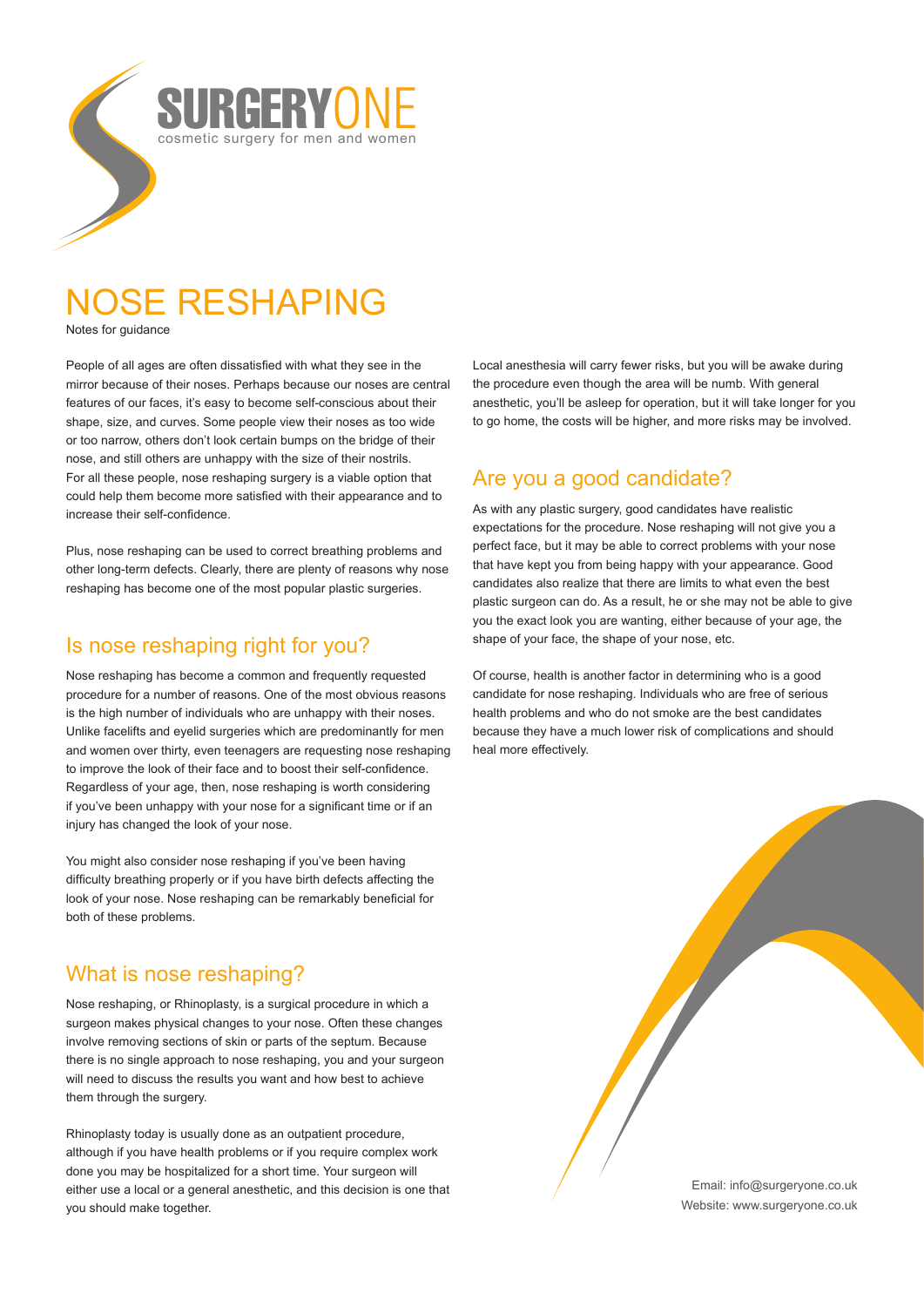Individuals who have had prior nose surgeries or injuries and people who suffer from allergies should inform their surgeons of these facts because they may affect the procedure.

While both younger and older people have had their noses reshaped, many plastic surgeons will only operate on patients who are over a certain age, such as 18, while other surgeons simply wait until the young person has gone through puberty.

## How is the procedure performed?

The specifics of nose reshaping procedures vary depending on your needs. You'll need to discuss those with your surgeon in advance. First, the exterior of the nose has to be separated from its framework so the physician can reach the areas which need to be changed.

Most surgeons will make their incisions within your nose or along the small walk separating your nostrils. From here, he or she can reach the areas that need work. For example, if you have a bump along the bride of your nose, the unwanted shape will be removed from the bone with a small chisel and the bones will be pushed together so there is no longer a rise along your nose.

If you're unhappy with the shape of your nose, the surgeon will work on cutting parts of the septum away so that your nose's shape and angle will be changed. The same can be done to the cartilage at the end of your nose to make it more pointed or rounded, depending on the look you want.

Surgeons can also narrow your nostrils by removing parts of the skin around the bottom of your nose. With this skin gone, your nostrils will be less wide. Once the actual procedures are done, your surgeon will place a splint in your nose so it keeps its shape during the healing process. The entire procedure usually takes one to two hours depending on the extent of what you're having done.

#### How long will it take before I feel normal again?

At first, you probably won't feel great, but this is normal; during the first couple of days after the procedure, your nose will sore and you could even have a headache. If you look in the mirror, you'll probably be shocked by what you see because of the swelling and bruising that is common with the procedure. You may also have some bleeding and your nose will feel stuffy for up to a week.

After that first week things will start to improve. The splint, stitches, and other padding the surgeon may have used will be removed and you may be able to return to work if your job is not strenuous. However, even though you'll start feeling better and will be able to get back into your normal routine, you'll still have plenty of guidelines to follow, including no blood pressure increasing activities (i. e. sex, heavy lifting, bending over) for up to three weeks, no rubbing your nose for eight weeks, and no wearing glasses or putting weight on your nose for up to 2 months.

You may also continue to have some swelling for another few months as your nose continues to slowly heal.

#### Are there any risks?

Nose reshaping is quite common and is generally safe, there are a few risks. Of course, if you're healthy and a non-smoker, then you have a reduced risk of complications.

Nosebleeds and infections are two of the most worrisome complications, but you can reduce the risks simply by paying attention to and following your surgeon's guidelines. Occasionally, patients may have to go back in for a second nose reshaping. Even the best physician cannot always predict how the changes are going to look, so he or she may need to make minor corrections before you obtain satisfactory results.

## Will I be happy with my results?

Initially, you probably won't be happy. Because the healing process is slow and the puffiness can persist for many months, you probably won't be able to really appreciate your new look for almost a year. Don't be surprised if you feel disappointed and depressed, especially for those first few weeks after your surgery.

However, those feelings will eventually pass and when you see your improved nose you'll probably be happy with the results, especially if your expectations were realistic and you discussed your wants clearly with your doctor ahead of time.

> Email: info@surgeryone.co.uk Website: www.surgeryone.co.uk